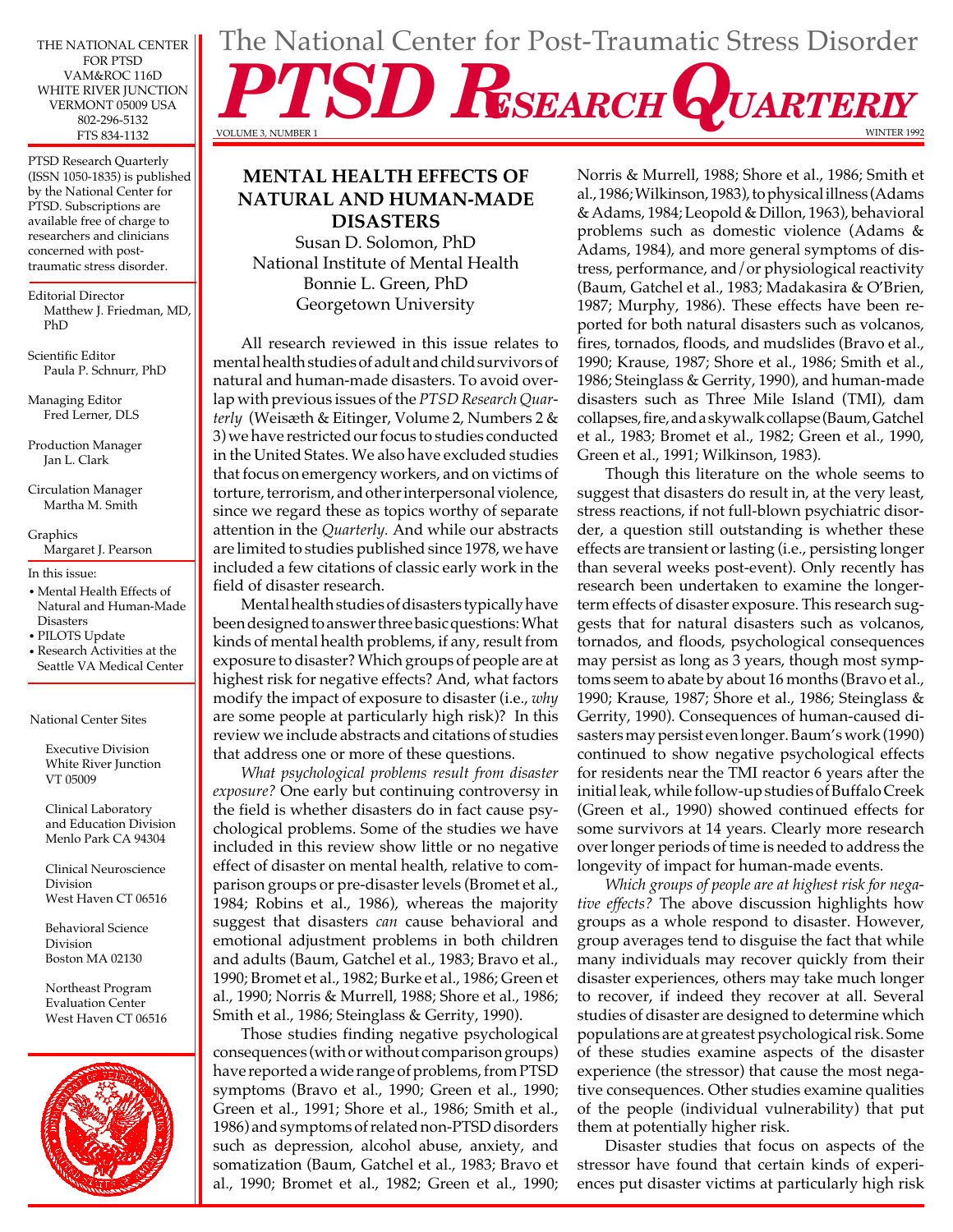#### PTSD RESEARCH QUARTERLY WINTER 1992

for psychological problems. The experiences which have received the most systematic study are bereavement, property loss, and threat to life. With respect to bereavement, two studies of human-caused disasters have shown increased psychological risk for survivors who have lost a loved one: Gleser et al. (1981) showed a significant relationship between degree of loss (from possessions to immediate family) and overall level of psychological impairment 2 years after a dam collapse, for both adults and children; and Green et al. (1985) showed increased ratings of effective distress, self-rated symptoms, and hostility, 1 and 2 years following a supper club fire, in survivors who had lost a friend or loved one. Bereavement following natural disaster has shown a similar pattern. Interestingly, Shore et al. (1986) found that disaster-related bereavement (Mount St. Helens volcano) was significantly more likely to cause psychiatric morbidity than bereavement from other causes.

Other studies have examined not only bereavement but also property loss. For example, another study of the Mount St. Helens volcano found both bereavement and property loss to be risk factors for mental illness, and that bereavement (death of loved ones) was more likely to cause mental health problems than property loss (Murphy, 1986). And in their study of floods, Phifer and Norris (1989) found the psychological consequences associated with personal property loss to be relatively short-term (less than 1 year), whereas exposure to widespread community destruction had a longer-term impact (up to 2 years), regardless of individual loss.

Degree of exposure to toxic or life-threatening aspects of a disaster also show clear-cut relationships with outcomes, across a variety of human-made events. For example, Bromet et al. (1982) showed that mothers living within 5 miles of the TMI plant had significantly higher self-reported symptoms on selected scales of the SCL-90 than those living outside the 5-mile radius. Dohrenwend et al. (1981) showed higher demoralization in TMI residents living within 5 miles of the plant compared to those further away, within 3 months of the leak. Adler (1943) and Green et al. (1985) showed that more intensive exposure to smoke, fire, and pushing/shoving in 2 night club fires contributed to higher risk for psychological problems 3 months (Adler, 1943) and 1 to 2 years (Green et al., 1985) post-fire. The latter finding applied to both interviewer-rated and self-reported symptoms. Gleser et al. (1981) found that increased exposure to flood waters and the elements following the dam collapse predicted higher overall severity ratings in both adults and children 2 years following the Buffalo Creek disaster. More exposed children also showed higher levels of PTSD symptoms in particular (Green et al., 1991). Other studies focus on qualities of the victims that may make them vulnerable to negative psychological effects following disaster exposure. For example, some studies suggest that women or girls may be at greater risk than men or boys for PTSD and other mental health problems following exposure to disaster (Bromet et al., 1982; Burke et al., 1986; Dohrenwend et al., 1981; Gleser et al., 1981; Green et al., 1991; Krause, 1987; Shore et al., 1986; Steinglass & Gerrity,

# **REVIEW ARTICLES**

BAUM, A. (1990). **Stress, intrusive imagery, and chronic distress.** *Health Psychology, 9,* 653-675.

BERREN, M.R., BEIGEL, A. & GHERTNER, S. (1980). **A typology for the classification of disasters.** *Community Mental Health Journal, 16,* 103-111.

BOLIN, R. (1988). **Response to natural disasters.** In M. Lystad (Ed.), *Mental health response to mass emergencies: Theory and practice* (pp. 22-51). New York: Brunner/Mazel.

GIBBS, M.S. (1989). **Factors in the victim that mediate between disaster and psychopathology: A review.** *Journal of Traumatic Stress, 2,* 489-514.

GREEN, B.L. (1982). **Assessing levels of psychological impairment following disaster.** *Journal of Nervous and Mental Disease, 170,* 544-552.

HARTSOUGH, D.M. (1985). **Measurement of the psychological effects of disaster.** In J. Laube & S. Murphy (Eds.), *Perspectives on disaster recovery* (pp. 22-51). Norwalk, CT: Appleton-Century-Crofts.

KOHN, R. & LEVAV, I. (1990). **Bereavement in disaster: An overview of the research.** *International Journal of Mental Health, 19,* 61-76.

LOGUE, J.N., MELICK, M.E. & HANSEN, H. (1981). **Research issues and directions in the epidemiology of health effects of disasters.** *Epidemiologic Reviews, 3,* 140-162.

RUBONIS, A.V. & BICKMAN, L. (1991). **Psychological impairment in the wake of disaster: The disaster-psychopathology relationship.** *Psychological Bulletin, 109,* 384-399.

SMITH, E.M., NORTH, C.S. & PRICE, P.C. (1988). **Response to technological accidents.** In M. Lystad (Ed.), *Mental health response to mass emergencies: Theory and practice* (pp. 52-95). New York: Brunner/Mazel.

SOLOMON, S.D. (1989). **Research issues in assessing disaster's effects.** In R. Gist & B. Lubin (Eds.), *Psychosocial aspects of disaster* (pp. 308-340). New York: Wiley.

# **BOOKS**

BARTON, A.H. (1969). **Communities in disaster: A sociological analysis of collective stress situations.** Garden City, NY: Doubleday.

DRABEK, T.E. (1986), **Human system responses to disaster: An inventory of sociological findings.** New York: Springer-Verlag.

ERIKSON, K.T. (1976). **Everything in its path: Destruction of community in the Buffalo Creek flood.** New York: Simon & Schuster.

GLESER, G.C., GREEN, B.L. & WINGET, C. (1981). **Prolonged psychosocial effects of disaster: A study of Buffalo Creek.**  New York: Academic Press.

LEVINE, A.G. (1982). **Love canal: Science, politics and people.**  Lexington, MA: Lexington Books.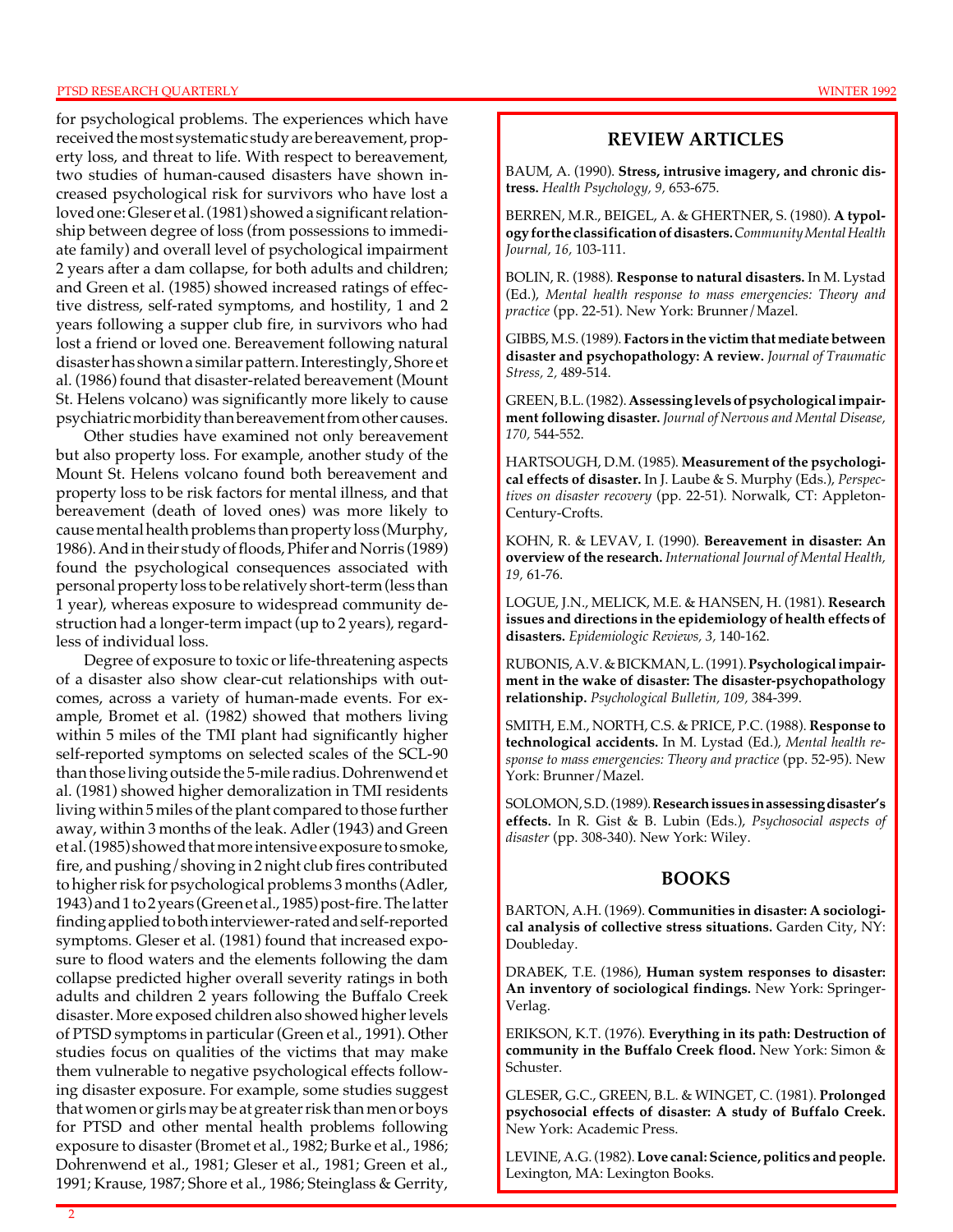1990), and that elderly victims are less vulnerable to such problems than are younger victims (Gleser et al., 1981; Huerta & Horton, 1978; Kilijanek & Drabek, 1979). Older children, however, may be at more risk for PTSD symptoms than younger children (Green et al., 1991).

W*hat factors modify the impact of exposure to disaster (i.e., why are some people at particularly high risk)?* Several studies focus on mechanisms or processes which put individuals at high risk. These studies examine factors that mediate response to disaster exposure, such as social support, control attributions, and perceptions of threat.

Research suggests that inadequate social support relates to severity of PTSD and related symptoms (Bromet et al., 1982, 1984; Green et al., 1985); however, the cause and effect of this relationship is unclear. A longitudinal study found that exposure to floods was associated with a subsequent decline in both perceptions of social support and social participation (Kaniasty et al., 1990). Other research suggests that strong marital ties can exacerbate the negative psychological consequences of disaster for female victims (Gleser et al., 1981; Solomon et al., 1987).

Research also suggests that perceptions of control may reduce distress in chronic stress situations. For example, emotion-focused coping styles, compared to problem-focused strategies, were associated with low levels of stress following the radioactive leak at TMI (Baum, Fleming et al., 1983). Further, TMI residents who assumed at least some blame for problems they experienced post-TMI exhibited less stress than residents who did not.

In studies of children, parental behavior or distress, parental psychological history, and psychosocial atmosphere in the home have been shown to be important determinants of the child's functioning following a disaster experience (Bromet et al., 1984; Dollinger et al., 1984; Green et al., 1991). Some studies also have found that parents under-identify symptoms (particularly anxiety) in their children (Earls et al., 1988; Handford et al., 1986), suggesting the importance of assessing the child directly.

*Conclusions.*We have identified research that has looked at risk factors for negative outcomes following disaster. However, yet to be conducted are systematic studies of interventions: prevention, treatment, and service provision for disaster victims. We hope that what we have learned in these early studies will provide the groundwork for the future design and testing of mental health interventions for victims of disaster.

# **SELECTED ABSTRACTS**

BAUM, A., GATCHEL, R.J. & SCHAEFFER, M.A. (1983). **Emotional, behavioral, and physiological effects of chronic stress at Three Mile Island.** *Journal of Consulting and Clinical Psychology, 51,* 565-572. The present study evaluated the psychophysiological impact of a powerful environmental stressor — the uncertainty and threat during the aftermath of the nuclear accident at Three Mile Island (TMI). TMI residents were compared with samples of people living near an undamaged nuclear power plant, people living near a traditional coal-fired power plant, and people living in an area more than 20 miles from any power plant. A number of self-report measures of psychological stress were evaluated by administering the Symptom Checklist-90 and the Beck Depression Inventory more than 1 year after the nuclear accident. In addition, two behavioral measures of stress were obtained (performances on a proofreading task and an embedded figures task). Finally, urinary catecholamine levels were assayed in order to examine chronic stress-related sympathetic arousal. Results indicated that residents of the TMI area exhibited more symptoms of stress (self-report, performance, and catecholamine levels) more than 1 year after the nuclear accident than did people living under different circumstances. Although the intensity of these problems appears to be subclinical, the persistence of stress may be cause for some concern.

BRAVO, M., RUBIO-STIPEC, M., CANINO, G.J., WOODBURY, M.A. & RIBERA, J.C. (1990). **The psychological sequelae of disaster stress prospectively and retrospectively evaluated.**  *American Journal of Community Psychology, 18,* 661-680. This study was designed to document the psychological sequelae of flooding/mudslides in the adult (17-68) population on the Caribbean island of Puerto Rico, by surveying 912 persons (including 375 previously interviewed) with a Spanish version of the Diagnostic Interview Schedule. A rigorous methodology, which included

both retrospective and prospective designs, was used, enabled by the occurrence of a catastrophic disaster only a year after a comprehensive survey was completed. Framed in a stress theoretical perspective, disaster effects for new depressive, somatic, and posttraumatic stress symptoms were identified, even after adjusting for demographic and methodologic factors. All the effects, however, were relatively small, suggesting that most disaster victims were rather resilient to the development of new psychological symptoms. Comparison of results with previous findings and its implications for both disaster and stress research are discussed, as well as the role of community psychologists in disaster action.

BROMET, E.J., HOUGH, L. & CONNELL, M. (1984). **Mental health of children near the Three Mile Island reactor.** *Journal of Preventive Psychiatry, 2,* 275-301. The mental health of children living near the TMI nuclear reactor was assessed. The sample was composed of 150 children from the TMI area and 99 children from a comparison site where a similar nuclear plant is located. Mental health status was determined 3 1/2 years after the accident using measures of social competence, behavior problems, fearfulness and self-esteem. No significant differences were found between the TMI group and comparison group children. Children whose fathers worked at TMI were also not significantly different from children drawn from a sample which was not associated with the plant. Perceptions of distress occurring after the accident were associated with poorer current mental health. These effects were buffered in part by the family milieu. Under poor support conditions, children who had adverse experiences from the TMI accident were considerably more symptomatic or had lower self-esteem at follow-up. The paper critically reviews prior research on mental health effects of disaster on children.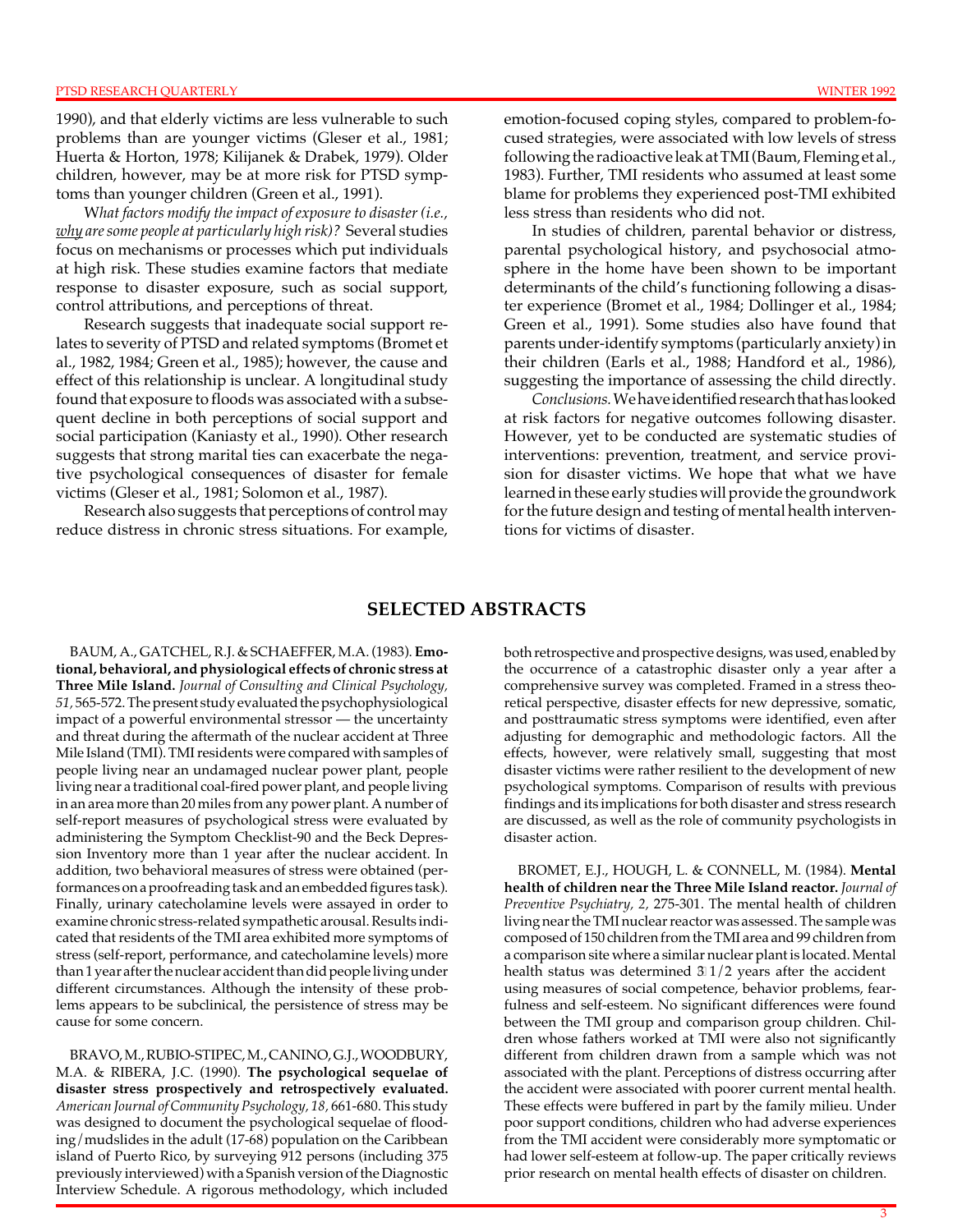BROMET, E.J., PARKINSON, D.K., SCHULBERG, H.C., DUNN, L.O. & GONDEK, P.C. (1982). **Mental health of residents near the Three Mile Island reactor: A comparative study of selected groups.** *Journal of Preventive Psychiatry, 1,* 225-274. The purpose of the present study was to assess the mental health effects of the accident at the Three Mile Island (TMI) nuclear plant. Three groups thought to have been particularly affected by the accident were studied, namely, mothers of preschool children living within 10 miles of the plant; workers at the power plant; and psychiatric patients. Their peers in and around another nuclear plant in Pennsylvania served as controls. Interviews were conducted nine months and twelve months after the accident. Both clinical diagnostic information (current and lifetime) and subclinical symptomatology were assessed. The results showed that mothers had an excess risk of experiencing clinical episodes of anxiety and depression during the year after the accident. TMI mothers also reported more symptoms of anxiety and depression at subclinical levels at both interviews compared with controls. TMI mothers who were most symptomatic were those who had a psychiatric history before the accident, those who lived within five miles of the plant, and those with less adequate social support. No differences were observed between the TMI nuclear workers and controls, although TMI workers reported feeling more rewarded by their jobs. In both areas, workers with greater social support were less symptomatic. With respect to the psychiatric patients, there were no differences between exposed and nonexposed patients. Although for mothers and workers perceptions of TMI as dangerous or living near a nuclear plant as unsafe were unrelated to symptomatology, these perceptions bore an important relationship to symptom level among the patients.

BURKE, J.D., MOCCIA, P., BORUS, J.F. & BURNS, B.J. (1986). **Emotional distress in fifth-grade children ten months after a natural disaster.** *Journal of the American Academy of Child Psychiatry, 25,* 536-541. Ten months after a blizzard and flood disaster struck Revere, Massachusetts, fifth-grade children in two churches wrote stories about "this coming winter." These were assessed blindly by six mental health clinicians for signs of distress, including fear, depression, and anxiety. Children from the flooded area demonstrated more distress than those from the non-flooded area. Only girls showed this effect; for boys, there was no difference between flooded and non-flooded groups. These results, which suggest that distress can persist as long as 10 months after a natural disaster, corroborate and extend the findings of an earlier study of younger children in this community. Future studies may be able to incorporate standardized instruments using revised criteria for clinical disorders in this age group.

DOLLINGER, S.J., O'DONNELL, J.P. & STALEY, A.A. (1984). **Lightning-strike disaster: Effects on children's fears and worries.** *Journal of Consulting and Clinical Psychology, 52,* 1028-1038. As part of a larger study of a lightning disaster, this article compares the fears of victims of a lightning strike with matched control children drawn from a normative study of the Louisville Fear Survey for Children (LFSC). Fear reports were obtained from both the children and their mothers. Additionally, measures of children's sleep disturbance and somatic complaints were obtained from their mothers, and the interviewer rated each child in the lightning sample for extent of emotional upset caused by the disaster. Differences between the lightning and control samples were most pronounced for child-reported fears, and the generalization gradient was fairly consistent with expectations from classical conditioning theory. The correspondence between the mother's and children's reports of intense storm-related fears was markedly larger in the lightning sample than in the control

sample. Finally, child-reported fears showed a number of substantial relations with mother-reported sleep and somatic problems and with interviewer-rated emotional upset. Results are discussed in terms of the mental health effects of disasters and the ethical issues inherent in such research.

GREEN, B.L., GRACE, M.C., LINDY, J.D., GLESER, G.C., LEONARD, A.C. & KRAMER, T.L. (1990). **Buffalo Creek survivors in the second decade: Comparison with unexposed and nonlitigant groups.** *Journal of Applied Social Psychology, 20,* 1033 1050. This study investigated the second-decade effects of the Buffalo Creek dam collapse and flood that occurred in West Virginia in 1972. One hundred twenty-one survivors who had participated in an earlier lawsuit against the coal company that built the collapse dam were compared to 78 nonlitigant survivors on self-reported symptoms, clinical ratings, and diagnoses. A nonexposed sample from a geographically and culturally similar neighborhood was investigated as well. Findings showed no differences between the litigant and nonlitigant survivor groups. The survivor groups together showed higher rates of anxiety, depression, and hostility symptoms and diagnoses than the nonexposed sample. The findings were discussed in the context of the nature of the traumatic event, social and cultural influences on recovery, and the constellation of symptoms which differentiated the groups.

GREEN, B.L., KOROL, M., GRACE, M.C., VARY, M.G., LEONARD, A.C., GLESER, G.C. & SMITSON-COHEN, S. (1991). **Children and disaster: Age, gender, and parental effects on PTSD symptoms.** *Journal of the American Academy of Child and Adolescent Psychiatry, 30,* 945-951. Psychiatric reports of 179 children aged 2 to 15 who were exposed to the Buffalo Creek dam collapse in 1972 were rated for post-traumatic stress disorder (PTSD) symptoms 2 years after the disaster. Age and gender effects and the impact of the level of exposure and parental functioning were examined according to a conceptual model addressing factors contributing to adaptation to a traumatic event. Results showed fewer PTSD symptoms in the youngest age group and higher symptom levels for girls than boys. Approximately 37 percent of the children were given a "probably" diagnosis of PTSD. Multiple regression analysis showed that life threat, gender, parental psychopathology, and an irritable and/ or depressed family atmosphere all contributed to the prediction of PTSD symptomatology in the children.

HUERTA, F. & HORTON, R. (1978). **Coping behavior of elderly flood victims.** *The Gerontologist, 18,* 541-546. A study of the effects of the Teton Dam Disaster in 1976 upon the elderly provides a test of the assertion in the literature that the elderly are more likely to overreport their losses and express feelings of relative deprivation than younger cohorts. The findings suggest that elderly persons cope quite well with disaster situations and tend to report fewer adverse emotional effects and feelings of relative deprivation than younger victims. High agreement was found between subjective comparative estimations of loss and actual loss. Recommendation for disaster assistance planning is included.

KRAUSE, N. (1987). **Exploring the impact of a natural disaster on the health and well-being of older adults.** *Journal of Human Stress, Summer,* 61-69. The failure of researchers to consider the temporal dimensions of the stress process may be at least partially responsible for the disappointing empirical findings from research on stress and health. These researchers argue that careful consideration must be given to the time lag between the occur-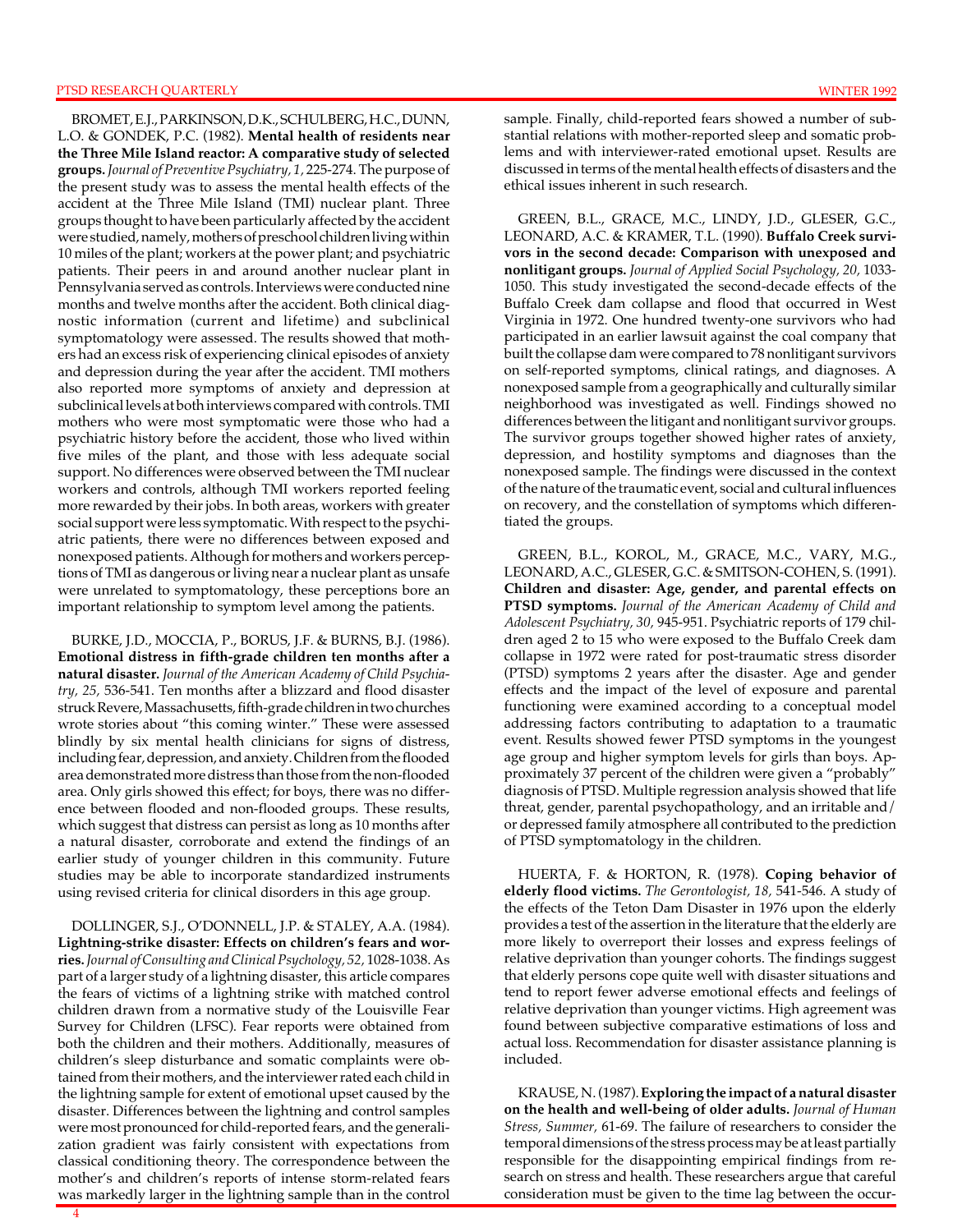rence of a stressor and initial symptom development, as well as the length of time that is required for symptoms to abate. Using a synthetic cohort design, and measures of depression (CES-D) and health, they examine the length of time needed for symptoms to dissipate following a natural disaster (Hurricane Alicia). Findings from a random community survey of 351 older adults suggested that the major effects of the storm diminished in about 16 months. Significant gender differences were found in this adjustment process. The implications of these findings for stress research are discussed.

NORRIS, F.H. & MURRELL, S.A. (1988). **Prior experience as a moderator of disaster impact on anxiety symptoms in older adults.** *American Journal of Community Psychology, 16,* 665-683. As participants in a panel study, 234 older adults were interviewed before, as well as after, serious flooding occurred in southeastern Kentucky. Floods are not uncommon in this area, but these were more widespread than most, and resulted in both previously exposed and newly exposed subsamples of disaster victims. Flood impact was measured at both personal and community levels, including the measures of State-Trait Anxiety, and Center for Epidemiologic Studies Depression Scale (CES-D). With preflood symptoms controlled, there were modest flood effects on both trait anxiety and weather-specific distress in older adults without prior flood experience, but no flood effects in older adults who had been in floods before. Thus, the study provides support for the "inoculation hypothesis" and other conceptualizations that emphasize the advantage of being familiar or experienced with a stressor that is at hand. An implication is that "experienced" victims could be a valuable resource in prevention efforts.

PHIFER, J.F. & NORRIS, F.H. (1989). **Psychological symptoms in older adults following natural disaster: Nature, timing, duration, and course.** *Journal of Gerontology: Social Sciences, 44,* S206 S217. Using a prospective design with five follow-up intervals, the study addressed questions regarding the timing of onset, duration, course, and nature of psychological reactions to natural disaster. As participants in a statewide panel study, more than 200 older adults were interviewed both before and after two distinct floods occurred in southeastern Kentucky in 1981 and 1984. Exposure to these incidents, which differed in overall intensity, was assessed at both the individual and community levels. Personal loss was associated with short-term increases in negative affect, limited to one year postflood. Longer-term effects were more dependent on the level of community destruction. Exposure to high levels of community destruction and personal loss was predictive of increased negative affect for two years.

SHORE, J.H., TATUM, E.L. & VOLLMER, W.M. (1986). **Psychiatric reactions to disaster: The Mount St. Helens experience.**  *American Journal of Psychiatry, 143,* 590-595. Following the 1980 Mount St. Helens volcanic eruption, psychiatric reactions were studied in the disaster area and in a control community. Using the criterion-based diagnostic method for psychiatric epidemiologic research, the Diagnostic Interview Schedule, the authors found a significant prevalence of disaster-related psychiatric disorders. These Mount St. Helens disorders included depression, generalized anxiety, and posttraumatic stress reaction. There was a progressive "dose-response" relationship in the comparison of control, low-exposure, and high-exposure groups. The doseresponse pattern occurred among both the bereaved and the property-loss victims.

SMITH, E.M., ROBINS, L.N., PRYZBECK, T.R., GOLDRING, E. & SOLOMON, S.D. (1986). **Psychosocial consequences of a disaster.** In J. Shore (Ed.), *Disaster stress studies: New methods and findings* (pp. 49-76). Washington, DC: American Psychiatric Press. This study examined the extent to which exposure to dioxin and/ or flooding affected the mental health of adult residents in the St. Louis area. Findings indicated that individuals directly exposed to disaster had more physical and psychiatric problems than unexposed individuals. Although the respondents were assessed for a range of psychiatric disorders (using the Diagnostic Interview Schedule/Disaster Supplement), most striking were the findings for post-traumatic stress disorder. Post-traumatic stress symptoms were experienced by almost 25% of directly exposed respondents, and significantly more new cases of full-blown disorder were found among victims than among the unexposed respondents. Although post-traumatic symptoms were associated with both flood and dioxin exposure, exposure to the technological hazard (dioxin) appeared to have a somewhat greater negative effect.

SOLOMON, S.D., SMITH, E.M., ROBINS, L.N. & FISCHBACH, R.L. (1987). **Social involvement as a mediator of disaster-induced stress.** *Journal of Applied Social Psychology, 17,* 1092-1112. This study examined individuals either personally or indirectly exposed to disaster and hypothesized that social involvement would differentially mediate the effect of exposure on the mental health of male and female victims. The study reinterviewed individuals previously interviewed just prior to disastrous floods and the discovery of unsafe levels of dioxin. Results indicated that males and females differ in their response to disaster exposure. Assessed with the Diagnostic Interview Schedule/Disaster Supplement, males showed increased symptoms of alcohol abuse and depression as a result of either personal, or both personal and indirect, exposure to disaster. In contrast, female symptomatology was not directly elevated by personal disaster exposure. Both sexes were sensitive to demands for support as a mediator of disaster effects. That is, victims both personally exposed to disaster and heavily relied upon by network members were far more likely to somatize (females) or abuse alcohol (males) than personally exposed individuals subject to more moderate network demands. Although excellent spouse support attenuated male symptomatology, its presence was associated with an exacerbation of symptoms in personally exposed females. Results suggest the importance of considering both the positive and negative consequences of social involvement because, for women in particular, very strong social ties may be more burdensome than supportive in times of extreme stress.

STEINGLASS, P. & GERRITY, E. (1990). **Natural disasters and post-traumatic stress disorder: Short-term versus long-term recovery in two disaster-affected communities.** *Journal of Applied Social Psychology, 20,* 1746-1765. Post-traumatic stress disorder (PTSD) in adults following disaster-precipitated family relocation was investigated in a longitudinal study of family and individual response to natural disasters. Adult participants included 78 women and 77 men in two communities. Psychosocial adjustment was measured at two points in time: at 4 months and 16 months after the disaster. Instruments used for assessing stress-related symptomatology included the Horowitz Impact of Event Scale (HIES) and the Diagnostic Interview Schedule (DIS). Major findings included: (a) levels of short-term stress symptomatology and diagnosable PTSD were substantial in both communities; (b) significant decrements in these levels occurred by 16-months postdisaster; (c) substantial gender differences (greater levels for women) were apparent in both short- and long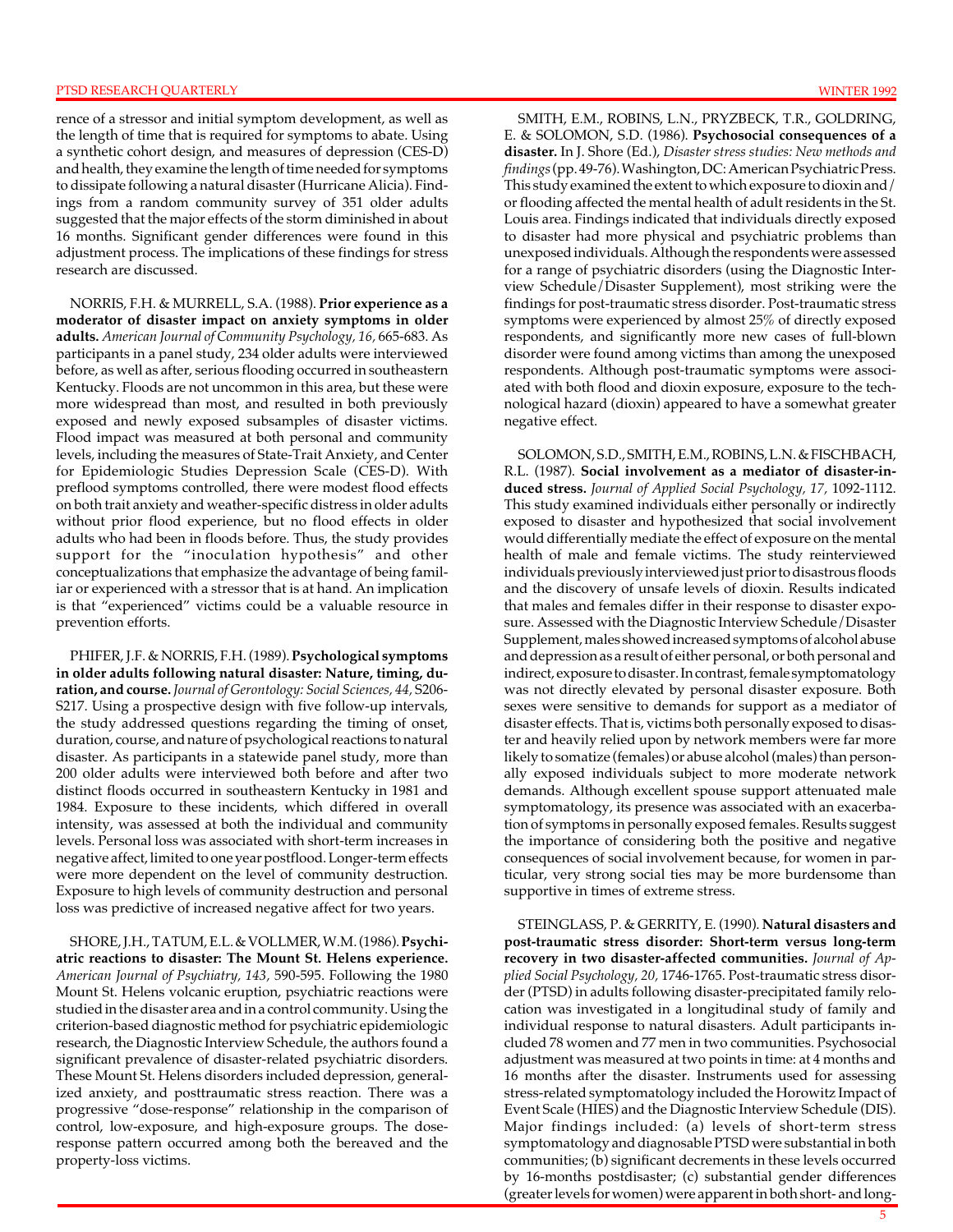term PTSD response rates; and (d) patterns and levels of PTSD symptoms were different in the two communities. Findings have implications for the interpretation of PTSD within the context of family- and community-level variables.

WILKINSON, C.B. (1983). **Aftermath of a disaster: The collapse of the Hyatt Regency Hotel skywalks.** *American Journal of Psychiatry, 140,* 1134-1139. The author provides data regarding psychiatric symptoms reported by 102 persons who had experienced the collapse of two skywalks in the lobby of the Hyatt Regency Hotel in Kansas City, MO. Those interviewed were injured victims, guests of the hotel who were not injured, and rescue workers. They were interviewed within 5 months of the disaster. Virtually all of the subjects had psychiatric symptoms; only slight differences were found among those who were victims, observers, or rescuers.

# **ADDITIONAL CITATIONS Annotated by the Editors**

#### ADAMS, P.R. & ADAMS, G.R. (1984). **Mount Saint Helens's ashfall: Evidence for a disaster stress reaction.** *American Psychologist, 39,* 252-260.

Examined community-based statistical information to study the effects of the Mount St. Helens disaster on a small town in Washington state. After adjusting for seasonal variations, the authors found pre- to postdisaster increases in indicators of illness, family problems, alcohol abuse, aggression, and general adjustment. Results are interpreted as evidence that natural disasters can lead to relatively nontransient stress reactions.

### ADLER, A. (1943). **Neuropsychiatric complications in victims of Boston's Cocoanut Grove disaster.** *Journal of the American*

*Medical Association, 123,* 1098-1101.

Performed psychiatric interviews with 54 survivors of the Cocoanut Grove fire, 46 of whom were available for interview up to 11 months later. Nervousness, anxiety, and nightmares were common outcomes, but remitted somewhat over the interval. Symptoms were more likely in victims who had not lost consciousness during the fire, and loss of friends or family was unrelated to symptom likelihood.

#### AGUIRRE, B.E. (1980). **The long term effects of major natural disasters on marriage and divorce: An ecological study.**  *Victimology, 5,* 298-307.

Selected six natural disasters that occurred in the United States between 1962 and 1968 to study trends in the divorce and marriage rates of affected and control communities. There were no trends attributable to any of the disasters. The authors interpret their data as demonstrating resilience as a reaction to disaster.

#### BAUM, A., FLEMING, R. & SINGER, J.E. (1983). **Coping with victimization by technological disaster.** *Journal of Social Issues, 39,* 117-138.

Measured coping on the Ways of Coping Checklist and stress, via the Symptom Checklist-90 as well as urinary catecholamines and task performance, in 38 survivors of the Three Mile Island nuclear accident and 32 controls living near an undamaged nuclear plant. In survivors only, high use of emotion-focused coping and low use of problem-focused coping was associated with lower stress. The authors interpret these and other findings as suggesting that the perception of control can be effective in reducing the distress associated with technological disasters.

#### DOHRENWEND, B.P., DOHRENWEND, B.S., WARHEIT, G.J., BARTLETT, G.S., GOLDSTEEN, R.L., GOLDSTEEN, K. & MARTIN, J.L. (1981). **Stress in the community: A report to the President's Commission on the Accident at Three Mile Island.** *Annals of the New York Academy of Science, 365,* 159-174.

Combined results of several studies of child and adult survivors of the Three Mile Island accident to study the behavioral effects of the disaster. Demoralization and other psychological symptoms were most severe one month later but diminished by two months. Distrust in authorities with respect to nuclear power persisted five months later. The authors suggest that this distrust may interfere with the process of recovery.

### EARLS, F., SMITH, E., REICH, W. & JUNG, K.G. (1988). **Investigating psychopathological consequences of a disaster in children: A pilot study incorporating a structured diagnostic interview.** *Journal of the American Academy of Child and Adolescent Psychiatry, 27,* 90-95.

Used parent and child versions of the Diagnostic Interview for Children and Adolescents along with other instruments to determine the effect of surviving a flood on the psychiatric status of 32 children one year later. Relative to data from parents, childrens' data led to more DSM-III diagnoses. PTSD was not fully diagnosed by data from either source. There was a strong positive association between number of child and number of parent symptoms, and between preexisting disorder and flood-related symptomatology.

### GREEN, B.L., GRACE, M.C. & GLESER, G.C. (1985). **Identifying survivors at risk: Long-term impairment following the Beverly Hills Supper Club fire.** *Journal of Consulting and Clinical Psychology, 53,* 672-678.

Used the Psychiatric Evaluation Form (PEF), the Symptom Checklist (SCL)-90, and other measures to identify predictors of outcome in survivors of the Beverly Hills Supper Club one (N=117) and two (N=67) years after the fire. In multiple regression analyses of the primary outcome measures, affective distress on the PEF, and total SCL-90 symptoms, objective fire stress accounted for the largest proportion of variance at both times, although other individual difference variables also significantly predicted SCL-90 scores.

#### HANDFORD, H.A., MAYES, S.D., MATTISON, R.E., HUMPHREY, F.J., BAGNATO, S., BIXLER, E.O. & KALES, J.D. (1986). **Child and parent reaction to the Three Mile Island nuclear accident.** *Journal of the American Academy of Child Psychiatry, 25,* 346-356.

Administered questionnaires and interviews to assess parent and child reports of the behavioral and emotional effects of the Three Mile Island accident on 35 child survivors. Children reported more symptoms than their parents reported for them. Intensity of a child's reaction was greater in children whose parents differed from each other in intensity of reaction or in mood. The authors make recommendations for future disaster research involving children.

#### KANIASTY, K.Z., NORRIS, F.H. & MURRELL, S.A. (1990). **Received and perceived social support following natural disaster.** *Journal of Applied Social Psychology, 20,* 85-114.

Conducted followups of 222 older adult victims of two separate floods, all of whom initially had participated in another study in which they had been asked about their expectations of support in a hypothetical disaster. In the first flood, victims received much less support than they had expected, and neither actual support nor extent of loss predicted expectations of support in a future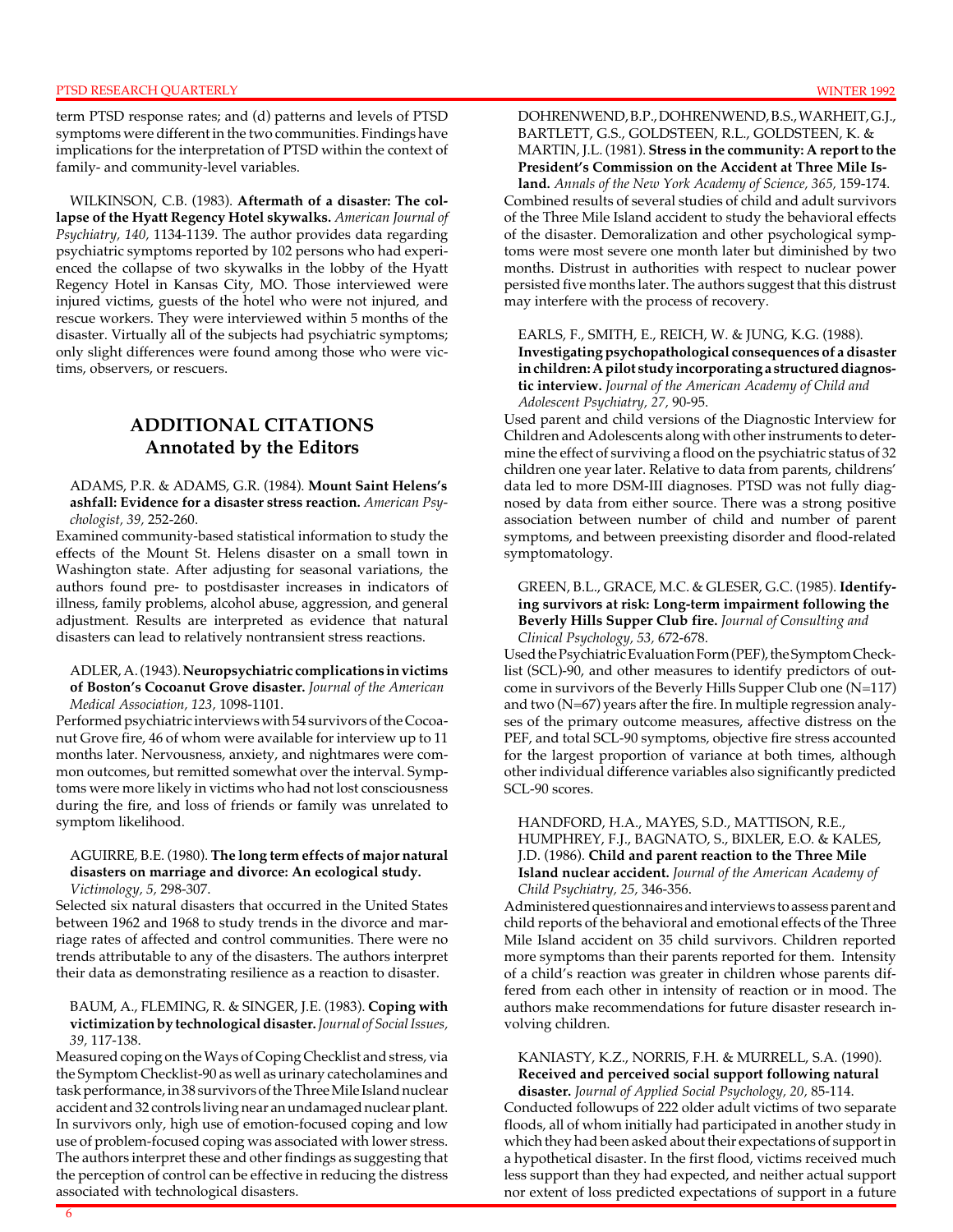7

disaster. These expectations, however, did predict support received in the second flood.

#### KILIJANEK, T.S. & DRABEK, T.E. (1979). **Assessing long-term impacts of a natural disaster: A focus on the elderly.** *The Gerontologist, 19,* 555-566.

Examined the effect of a tornado on the elderly by comparing preand postdisaster data from victims over 60 years old with data from younger victims. Older victims differed from younger victims in a number of ways, including their experience of the loss and strategies for recovery, but were not more adversely affected. In particular, older victims were no more likely than age-matched controls to report significant physical or mental health problems.

#### LEOPOLD, R.L. & DILLON, H. (1963). **Psycho-anatomy of a disaster: A long term study of post-traumatic neuroses in survivors of a marine explosion.** *American Journal of Psychiatry, 119,* 913-921.

Conducted clinical interviews with 27 survivors of a marine explosion immediately after the explosion and then, with 9 additional cases, at various times over the next several years. Affective disturbances, sleep disturbances, and somatic reactions were common immediately after the disaster and increased over time. Those over age 35 at the time of the explosion deteriorated more than younger survivors. Data on functional impairment also are presented.

#### MADAKASIRA, S. & O'BRIEN, K.F. (1987). **Acute posttraumatic stress disorder in victims of a natural disaster.**  *Journal of Nervous and Mental Disease, 175,* 286-290.

Administered a structured interview to 279 adult victims of a tornado in a rural Southern community five months after the disaster. Of the 116 victims who also provided questionnaire data, 59% met criteria for a DSM-III diagnosis of PTSD. PTSD was associated with increased scores on the Hopkins Symptom Checklist (HSCL). The authors suggest that the HSCL may be a useful screen for PTSD in large populations.

## MAIDA, C.A., GORDON, N.S., STEINBERG, A. & GORDON, G. (1989). **Psychosocial impact of disasters: Victims of the**

**Baldwin Hills fire.** *Journal of Traumatic Stress, 2,* 37-48. Used the Diagnostic Interview Schedule with a Disaster Supplement to interview residents of a middle-class black community that had been severely damaged in a fire. Two to four months after the disaster, PTSD symptoms were associated with having been in the area during the fire, and depressive symptoms were associated with having lost one's home.

#### MURPHY, S.A. (1986). **Status of natural disaster victims' health and recovery 1 and 3 years later.** *Research in Nursing & Health, 9,* 331-340.

Recontacted 155 participants in a 1-year followup of the Mount St. Helens disaster to determine physical and mental health status 3 years post-disaster. Scores on the Symptom Checklist-90 decreased over time but bereaved individuals were more symptomatic at both times than those with property loss only or controls. Survivors' physical health reports did not differ from controls' reports at either time.

OLLENDICK, D.G. & HOFFMANN, M. (1982). **Assessment of psychological reactions in disaster victims.** *Journal of Community Psychology, 10,* 157-167.

Interviewed survivors of a flood to assess depressive symptoms and stress reactions in adults, and emotional and behavioral problems in children. In the 73 adults, scores on both measures at

8 months were elevated relative to retrospective reports of preflood status, regardless of age. In the 54 children, more temporary and emotional behavioral problems occurred in those with mothers who experienced the greatest stress reactions than in children whose mothers experienced the least stress reactions.

ROBINS, L.N., FISCHBACH, R.L., SMITH, E.M., COTTLER, L.B., SOLOMON, S.D. & GOLDRING, E. (1986). **Impact of disaster on previously assessed mental health.** In J.H. Shore (Ed.), *Disaster stress studies: New methods and findings* (pp. 21 48). Washington, DC: American Psychiatric Press.

Used the Diagnostic Interview Schedule with a Disaster Supplement to reinterview a subset of individuals who originally had taken part in the Epidemiologic Catchment Area project and subsequently were exposed to a natural or technological disaster. There were few new cases of PTSD in either the exposed group or in socioeconomically-matched controls, but the number of individuals with three or more PTSD symptoms increased more in the exposed group. Data on other psychiatric diagnoses, mental health service utilization, physical health, and social and occupational functioning also are presented.

**PILOTS Update** 

In November we conducted a survey of potential PILOTS users, with the aid of marketing students from the Tuck School of Business at Dartmouth College. We mailed 766 surveys to American members of the International Society for Traumatic Stress Studies, of which 135 were returned in time to be used. While a 17.6% response rate would not be regarded as scientifically authoritative, it is a respectable one for a detailed market survey. The results provided encouraging support for decisions that we had made regarding the production and distribution of the PILOTS database.

The overwhelming majority of respondents indicated that they expected to use PILOTS through their academic or medical libraries, having their searches performed by trained searchers. Accordingly, we shall continue to emphasize our participation in the Combined Health Information Database, which is available to librarians worldwide on the BRS databank. Toward this end, we have begun a publicity campaign both in the library literature and in the mental health newsmagazines, so that clinicians, researchers, and the information specialists who support them will be aware of PILOTS.

We hope to have the PILOTS database available on floppy disk at the end of April. Details will be announced in the next issue of the *PTSD Research Quarterly*. For the benefit of potential users who are familiar with the Internet, we have made the PILOTS files available for anonymous file transfer from a computer at Dartmouth College. For further information, please write to us.

To obtain the *PILOTS User's Guide*, order publication PB92-100252 from the National Technical Information Service, Springfield, Virginia 22161. Telephone orders are accepted at (703) 487-4650; the price in the United States is \$19.00 plus a \$3.00 handling fee per order. The second edition of the *User's Guide* will be delayed until the latter half of 1992.